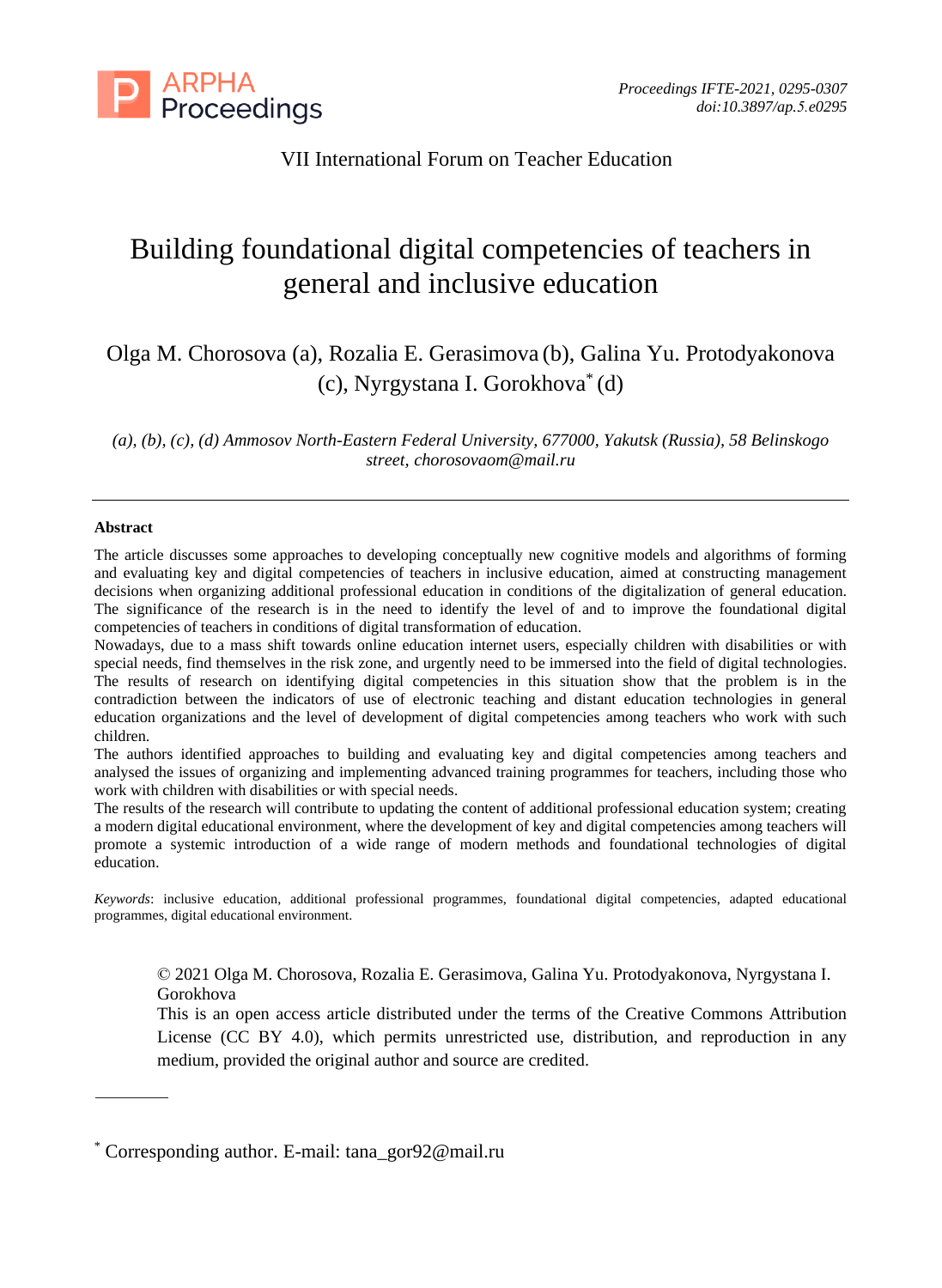Published by Kazan federal university and peer-reviewed under responsibility of IFTE-2020 (VI International Forum on Teacher Education)

## **Introduction**

Today, when digital technologies are being actively introduced into the lifelong education system, the mastery of foundational digital competencies by teachers becomes extremely important, contributing to improvements in the quality of both general education and inclusive education.

Educational process should provide accessible environment for teaching students with disabilities and special needs on an individual basis or with other students, based on principles of protecting their life and health, and creating optimally comfortable conditions that allow them to study successfully.

Individual approach to education is the principal approach when realizing distant learning using digital technologies and tools, ensuring constant monitoring and actualization of the education process, taking into account problems and development trajectories of persons with disabilities and special needs. Distant learning using digital technologies and tools should provide various means for communicating with teachers and other students; promote cooperation during the process of collective or group educational activity; ensure development of cognitive interests and raise motivation of children with disabilities and special needs.

It should be noted that nowadays tutor support for children with disabilities and special needs is becoming increasingly popular. Tutors are the link between the participants (children with disabilities and special needs, other students, parents, teachers, school technical staff) of the educational space (Pedagogy of inclusive education: a reader, 2014).

Tutors should have digital competencies that promote quick adaptation and socialization of the educational process participants in a new digital environment, build their digital learning skills and abilities.

Due to the mass transition to full or partial online education internet users, especially students with disabilities and special needs who are in the risk zone, urgently need comfortable immersion into the digital educational environment, where the principal role is played by teachers.

Teachers who work with children with disabilities and special needs should: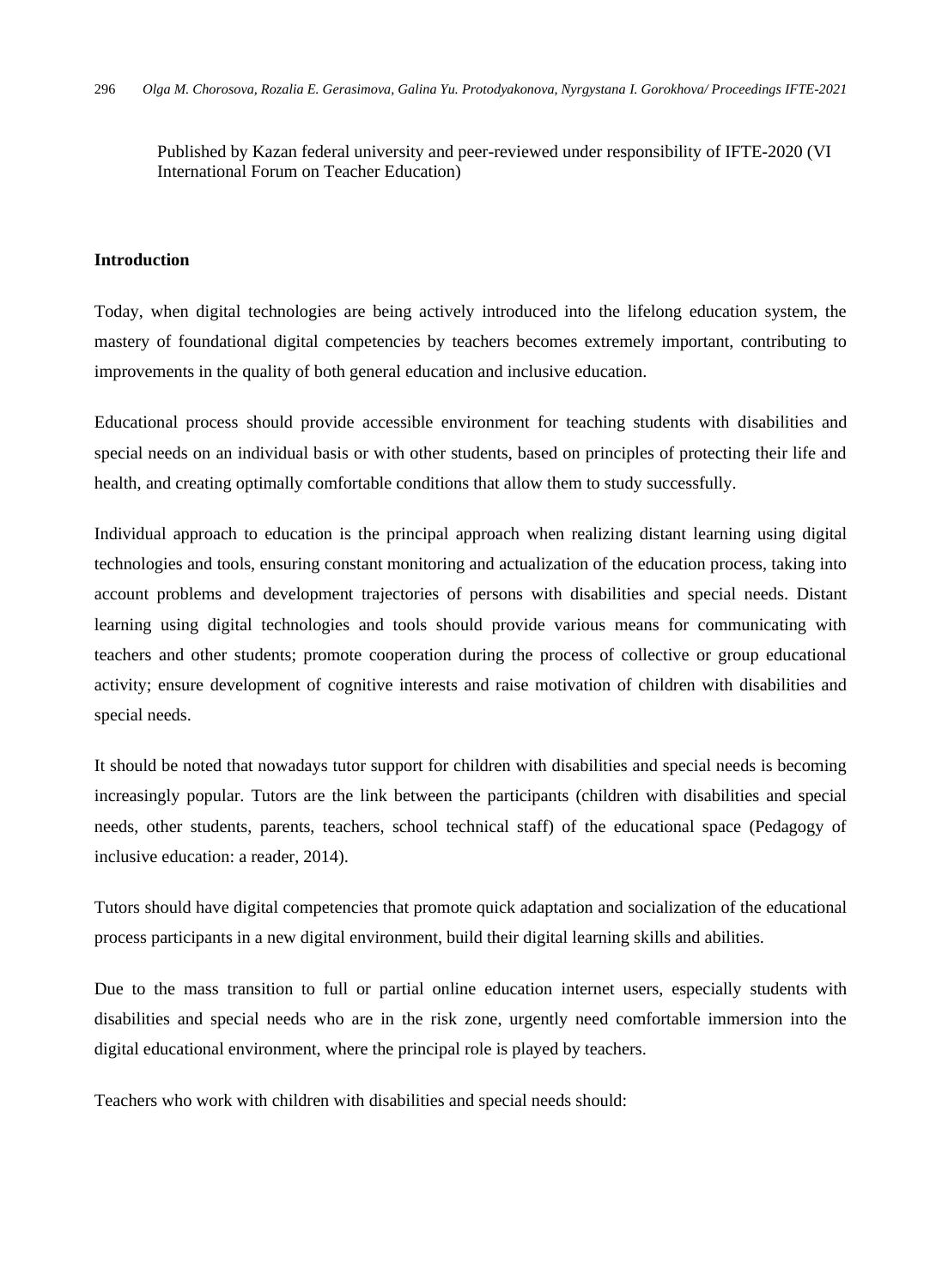- know the nature and related risks of working with children with disabilities and special needs and their parents;
- update in a timely manner the digital educational resources (educational content), including methodology resources;
- master foundational digital competencies with the aim of developing cognitive interests of children and motivating them;
- assist the participants of the educational process in overcoming difficulties of technological and psychological nature.

The educational environment should have digital educational resources that are adapted to the special needs of children and take into account their specific needs and barriers to health and information perception.

When using the distant means of educating children with disabilities and special needs teachers should choose and develop information and learning resources that conform to legal requirements of web content accessibility, allowing for work in 'virtual groups' using information and communication networks.

Considering the above, teachers should master those foundational digital competencies. Teachers should have skills for designing adapted educational programmes, should learn how to select and develop digital study materials and create content.

The adapted principal educational programme of general education for children with disabilities and special needs should provide for the correction of their developmental disorders and promote their social adaptation. It should be noted that for the implementation of these programmes teachers should have certain foundational digital and psychological-pedagogical competencies. As such, there is a need for modernizing the system of additional professional education in the field of general education digitalization, including inclusive education.

#### **Purposes and objectives of the study**

The principal aim of the study is to improve the quality and effectiveness of teachers' activities in conditions of digital transformation of general education, including inclusive education, by perfecting and developing the digital competencies of teachers when making management decisions on designing or updating programmes of advanced training.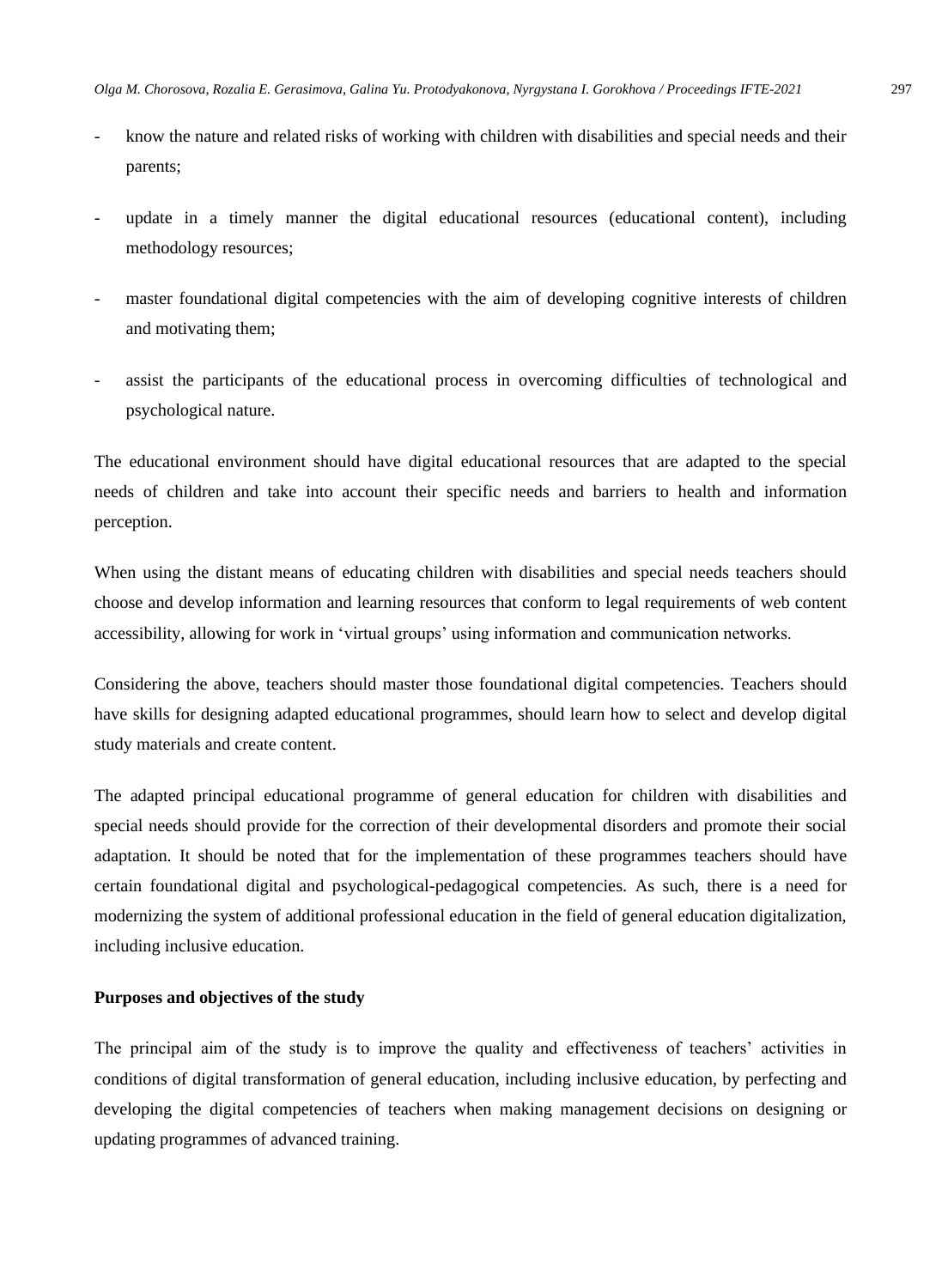The following objectives needed to be met in order to reach the goal of the study:

- 1. Studying the issues and prospects of professional and personal growth of teachers, including those working with children with disabilities and special needs, taking into account identification of digital competencies of teachers.
- 2. Developing criteria and assessment scale of key and digital competencies of teachers, including those working with children with disabilities and special needs.
- 3. Developing structural and cognitive model of organizing additional professional education of teachers in conditions of digital transformation of general education based on the imprecise values of significance of digital competencies.
- 4. Developing the cognitive model of building and assessing key and digital competencies of teachers working with children with disabilities and special needs.
- 5. Developing parameters for accessing the conformity of existing programmes of advanced training to set requirements for building key and digital competences for digital economy.

#### **Literature review**

Nowadays, despite the great interest of researchers and practitioners to issues of building digital competencies of teachers working with children with disabilities and special needs, there are not enough studies on the issue, evidenced by the lack of applied and fundamental research, as well as absence of practical application in modern educational systems.

In 1994 an international conference was held in Salamanca (Spain) where a Salamanca Statement was adopted on Principles, Policy and Practice in Special Needs Education. The Statement stressed that children, no matter their individual differences, should study in similar conditions and that there should be no discrimination towards children who need inclusive education (United Nations Educational, Scientific and Cultural Organization, 1994).

Of great interest are works by Dr David Mitchell, honorary professor of the University of Waikato and research advisor on the issues of inclusive education, especially his monograph on *Effective pedagogical technologies of special and inclusive education* (Mitchell, 2011) about the creation of comfortable inclusive educational space.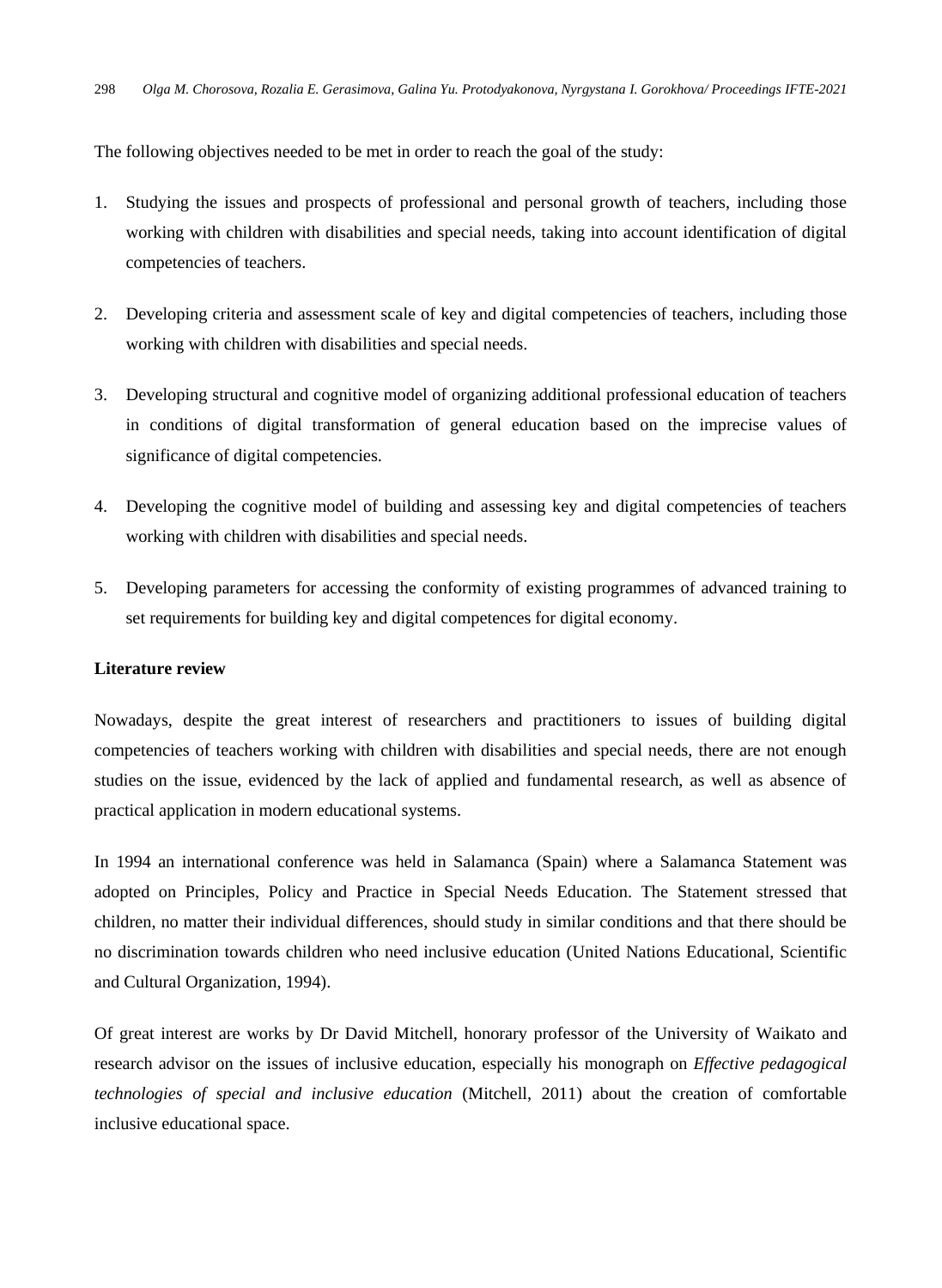The work, consisting of 22 strategies, explores the issues of implementing inclusive education in a regular school, describes psychotherapeutic methods and mechanisms, as well as techniques for organizing the educational process, taking into account different needs and abilities of students.

Today, there are research works on the current state and comparative analysis of prospects and issues of developing inclusive education not only abroad, but also in Russia.

The issues of inclusive education in Russian scientific literature have been explored in the works of Bakharev (2018).

Alekhina and Silantyeva (2014) justifiably think that inclusion starts with teachers. They also note that the quality of implementing inclusive education in general education depends on the support and assistance of not only school management, but also special education teachers.

Many works are dedicated to issues of training teachers for inclusive education. In her doctoral thesis Muller (2019) writes that the issues of training future teachers are explored by Aysina, Nesterova, Suslova, & Khitryuk (2020) and Cherkasova (2012), and the issues of training practicing teachers in the system of additional professional education are studied by Karynbaeva, Shapovalova, Shklyar, Emelyanova, & Borisova (2019). We agree with the point of view of Voronina (2018) that building and evaluating digital competencies of teachers should be done constantly on all stages of building these competencies, taking into account educational needs of learners and, primarily, the professional and personal characteristics of each teacher.

The analysis of existing literature shows that the issues connected with building foundational digital competencies of teachers working with children with disabilities and special needs, as well as constructing management decisions when organizing additional professional education in conditions of digitalization of general education have not been fully explored.

Therefore, it becomes necessary to study the approaches and methods of building foundational digital competencies of teachers in general and inclusive education.

#### **Methodology**

The methodology of research is based on research works in the field of using digital technologies for organizing and realizing educational processes, and changes that affect the competencies of modern teachers.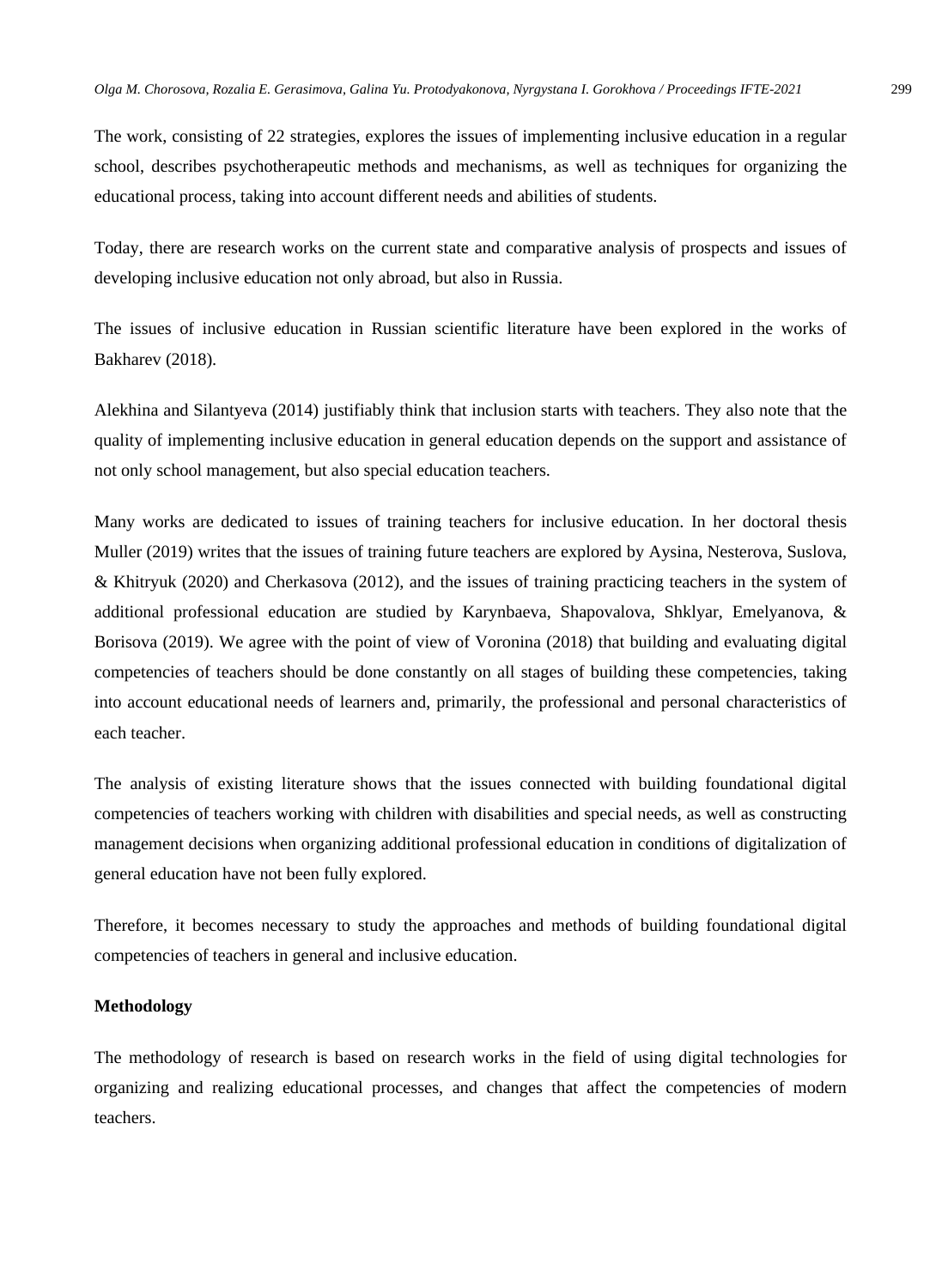The principal method, in addition to theoretical review of research literature (on psychology and pedagogics, philosophy, methods) in assessing the components of digital competencies of teachers working with students with disabilities and special needs is qualimetric method based on the general algorithm of assessing the quality of education (Chorosova et al., 2020).

A testing has been conducted among the teachers of the Sakha Republic (Yakutia) who work with students with disabilities and special needs in order to initially assess their level of digital competencies. 146 teachers took part in the testing (24.2% men and 75.8% women). Teachers' participation was voluntary and they had a right to withdraw.

As a result of study in 2019-2020 approaches have been identified to building and assessing digital and professional competencies of teachers. Descriptors of key and digital competencies of digital economy were identified, parameters for assessing competencies and a universal method of assessing were developed.

Evaluation sheets for competencies were developed, in which levels of key and digital competencies are recorded.

The main aim at this stage of designing a cognitive model and algorithms for assessing digital competencies of teachers was development of approaches and methods of assessing key and digital competencies. The authors developed parameters and conditions for conformity of teachers' advanced training programmes (ATP) to established digital competencies of teachers in various subjects.

#### **Results**

At the current stage of development of information society there is a need for changes and transformation of main components of the system of education in Russia in general. The Russian system of education develops and modernizes organizational, technological and qualimetric components. As a result of this specialist training is also undergoing changes. There is a new need for specialists with formed digital competencies (Protodyakonova, 2018). In all spheres, including the education system, there is demand for specialists with mastered key and digital competencies, typical for a digital economy (Chorosova, Protodyakonova, Aetdinova, & Solomonova, 2020). There are new requirements for professional competencies of teachers, including digital ones. Digital competencies become a significant, creative factor of competitiveness of education system subjects, including students with disabilities and special needs.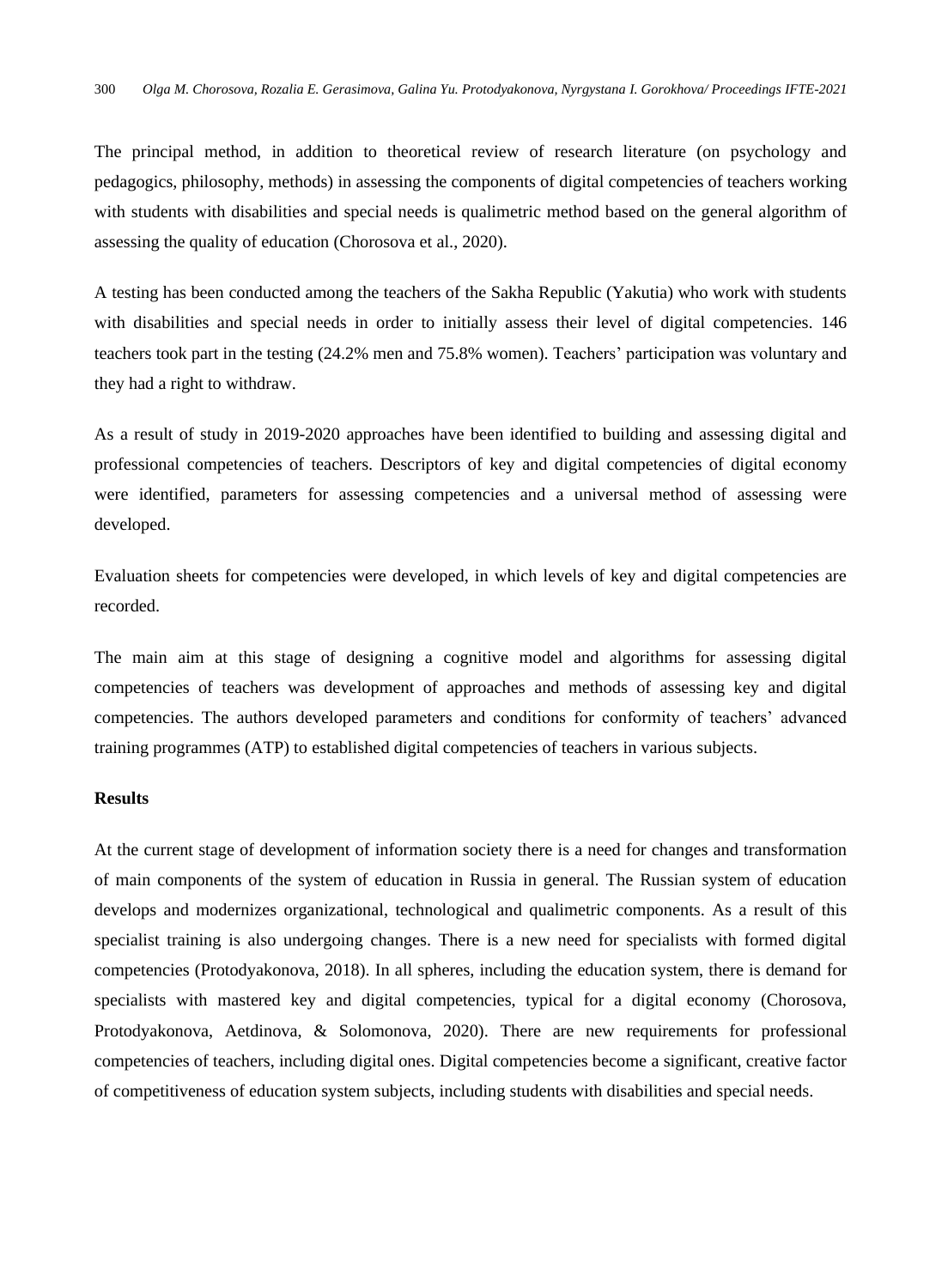The implementation of competence-based principal educational programme for training general education teachers, advanced training programmes, and programmes of additional professional education requires modernization of basic didactic and assessment tools, which are meant to simultaneously play the role of building and assessing factors (Chorosova, Gerasimova, & Solomonova, 2017).

In order to evaluate digital competencies qualimetric method was used, based on the general algorithm of assessing quality. It was ascertained that the principal schemes of qualimetry are an optimal method for assessing foundational digital competencies of teachers in general and inclusive education.

For this, digital competence was divided into components: key competencies: communication and cooperation; self-development; creative thinking; information management; critical thinking.

Digital competencies: internet of things; cybersecurity and data protection; programming and creation of IT products; industrial design and 3D modelling; development of computer games and multimedia applications; mobile app development; sensorics and components of robotics; system administration; digital designer; digital marketing and media; electronics and radio technology.

Each individual component of competencies was numerically assessed through pi, where i belongs to interval [1,N]. The final value of competence P is calculated using formula (1):

$$
\sum_{i=1}^N k_i\,p_i,(1)
$$

where k1, k2, ... kN are coefficients.

We defined the levels of competencies as: high, improved, threshold. Note that the benchmark indicator Pmax is high level of digital competence, and Pmin is threshold level. In this case, the aim of training will be defined as follows:

$$
P(p1, p2, ..., pN) \rightarrow max, (2)
$$

$$
Pmin \le P \le Pmax, (3)
$$

The main indicators for assessing the results are defined using the transformation:

$$
d_i = \frac{p_i - p_{min}}{p_{max} - p_i} \tag{4}
$$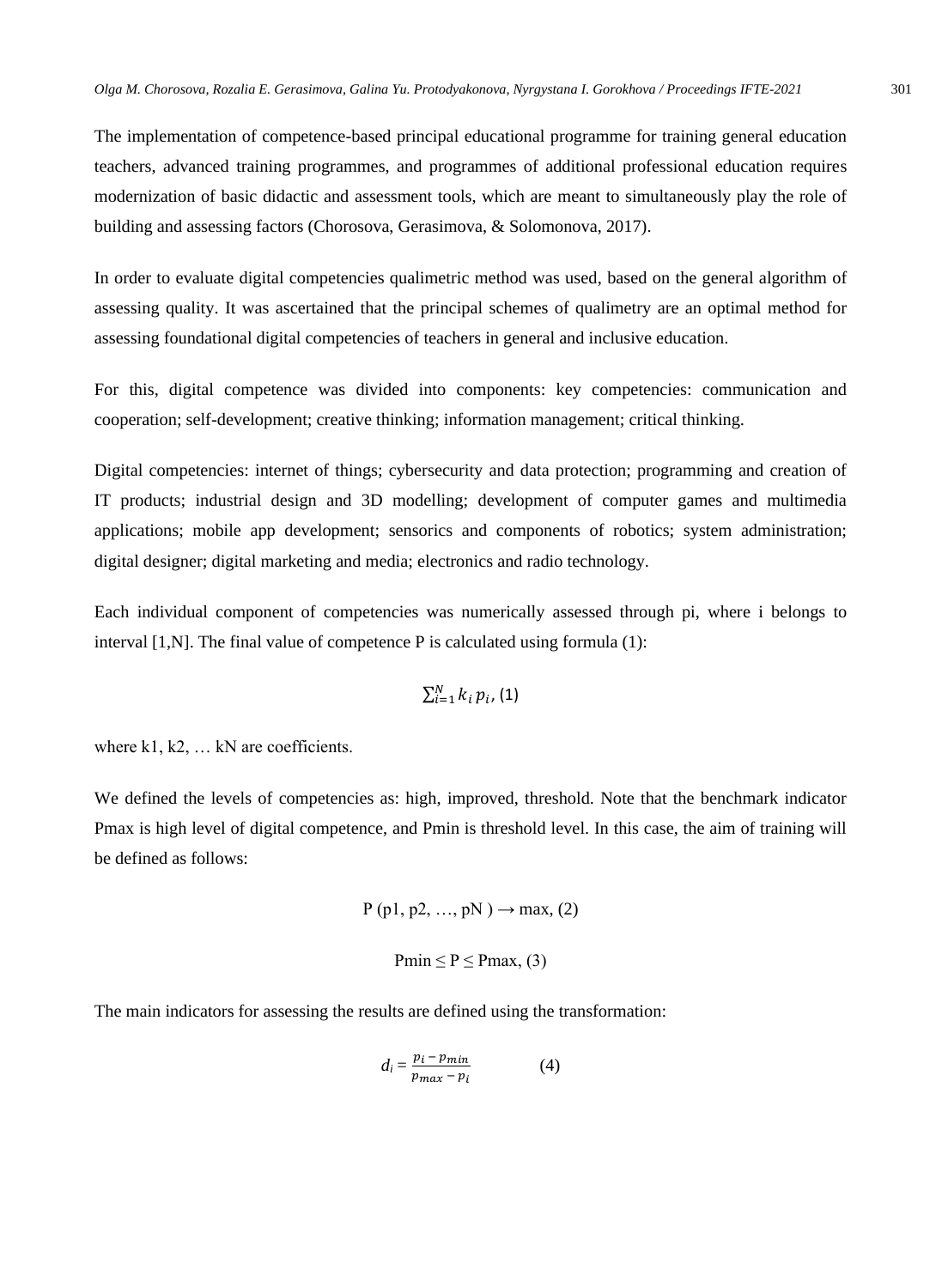Digital competence of teachers who work with students with disabilities and special needs were assessed by individual components: key and digital competencies. The experts assessed the level of competencies at this stage using the assessment scale that was developed in accordance with main indicators of result evaluation. An average value of 6.25% was accepted as a benchmark indicator for a competence. Based on the test results the maximum value was 8.63% for competence "Communication and cooperation". This key competence is mastered by most teachers who work with different nosological groups of students with disabilities and special needs. "Self-development" competence is formed among 7.65% and "Creative thinking" among 6.71% of respondents. The key competence "Information and data management" shows the lowest level of mastery among teachers (4.21%). This is due to the fact that foundational digital technologies are implemented in schools very slowly. Even though each school has computers, special equipment needed by various nosological groups of students, such as braille keyboards, special mouse pointing devices and others, is practically non-existent. As a result, we identified that only 5.42% of respondents have high level skills for working with different forms of perceiving educational information in various digital environments, adapted to specific needs of students with special needs for perceiving and processing signals and data as integral components of information.

The low level of key digital competencies among teachers working with students with special needs underscores the need for urgently finding the solution to this problem. The principal means of perceiving educational information: auditory, visual, or kinesthetic is the critical factor when choosing and developing digital educational resources and building educational environments for a specific student with disability or special needs. Each teacher, as well as tutors, should provide educational content to students: with vision disorders in the form of audio files; with hearing disorders in the form of digital information and video files, utilizing captions and sign language interpretation using robots and emulators; with muscle-skeleton disorders in the form of files with audio and video; with neuropsychic disorders in the form of didactic general content with lively illustrations and multimedia software. All of this requires high levels of mastery in not only key, but also specific digital competencies in accordance with international standards.

In the next stage of the study we assessed foundational digital competencies of teachers and tutors. The test showed that the teachers know methods of promoting information in organizations in only 4.2% of cases, this being the "Cybersecurity" competence; 3.91% know algorithmic languages and programming languages ("Programming and creation of IT products" competence); 1.2% are aware of the working principles of electronic and digital devices ("Electronics and circuit engineering" competence).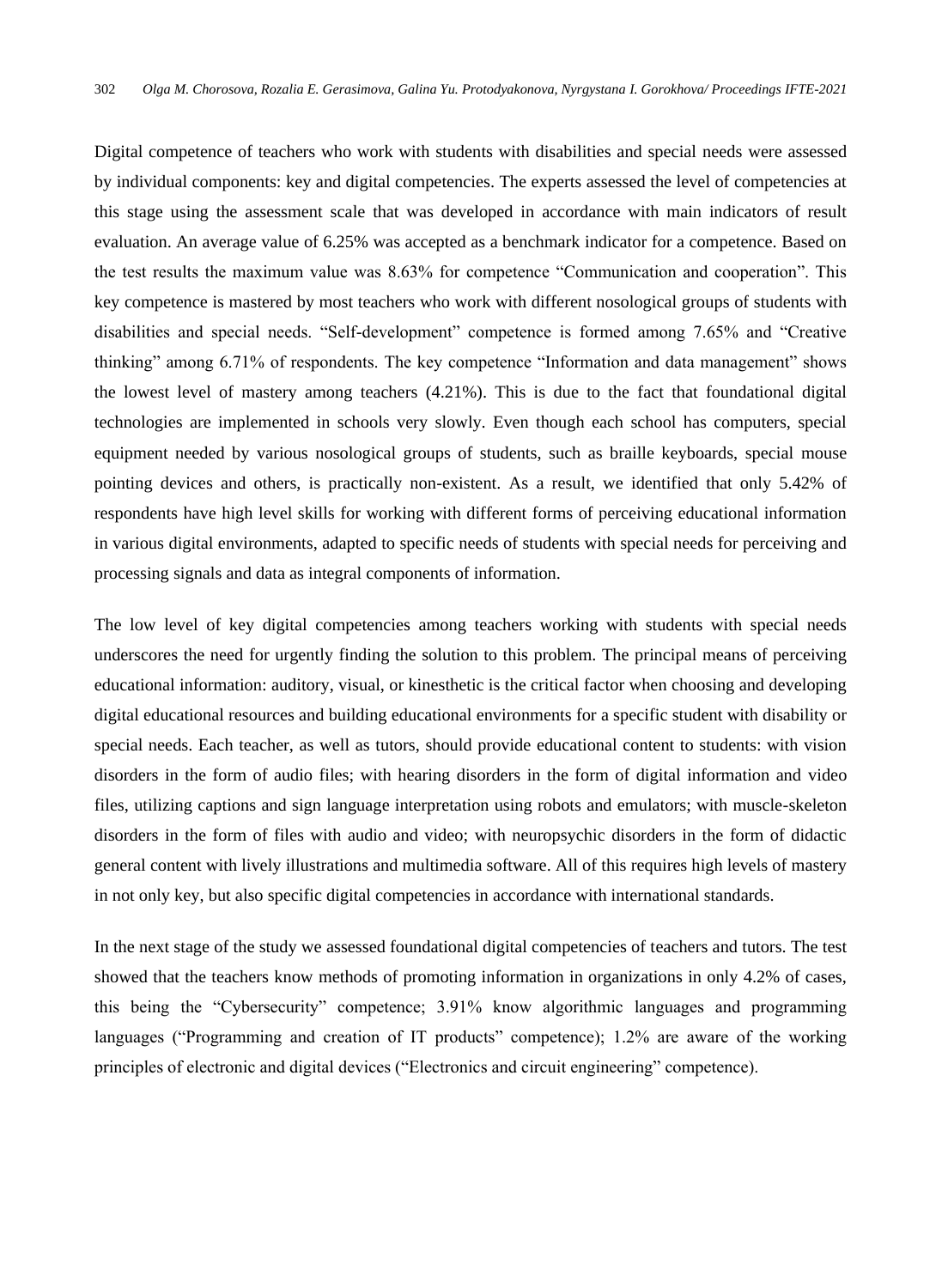Low correlation of results  $(1.21 - 2.52%)$  was shown by tests in competencies "Internet of things", "Industrial design and 3D modelling", "Development of computer games and multimedia applications", "Mobile app development", "Sensorics and components of robotics". Only some teachers (4.3%) know how to set up and maintain computer hardware ("System administration" competence). Relatively high results were received in competencies "Digital design" and "Digital marketing and media", being 5.27% and 5.78% respectively. This shows that the teachers are aware of and use in their work graphics editors to create simple multimedia resources, and also know about various types and methods of marketing communications and commercial marketing.

At this stage of the study, when evaluating digital competencies, we used the scale for assessing digital competencies, developed for assessing competencies of teachers of general education institutions:

High level of competence – 85-100%;

Improved level of competence – 70-85%;

Threshold level of competence – 55-70%;

Below threshold level – 40-55%.

The results of two stages of study show that high level of digital competencies has been identified in only 2% of teachers working with children with disabilities and special needs, which is lower than the indicators of teachers on average by 1%, improved level in 23%, which is lower than the indicators of teachers on average by 30%, threshold level in 65%, which is higher than the indicators of teachers on average due to lower numbers of teachers with improved level, and below threshold level in 10%.

In accordance with the results of the study additional professional education programmes will be developed for building key and foundational digital competencies of teachers working with children with disabilities and special needs. Based on our study we came to the conclusion that the qualimetric approach for assessing key and digital competencies of teachers working with children with disabilities and special needs has high practical value for making management decisions in additional education of teachers.

For the purposes of the study an "Examiner" software was developed using Delphi, aimed at assessing the levels of key and foundational digital competencies in teachers.

Points are recorded and data is saved in forms labelled key competencies and digital competencies.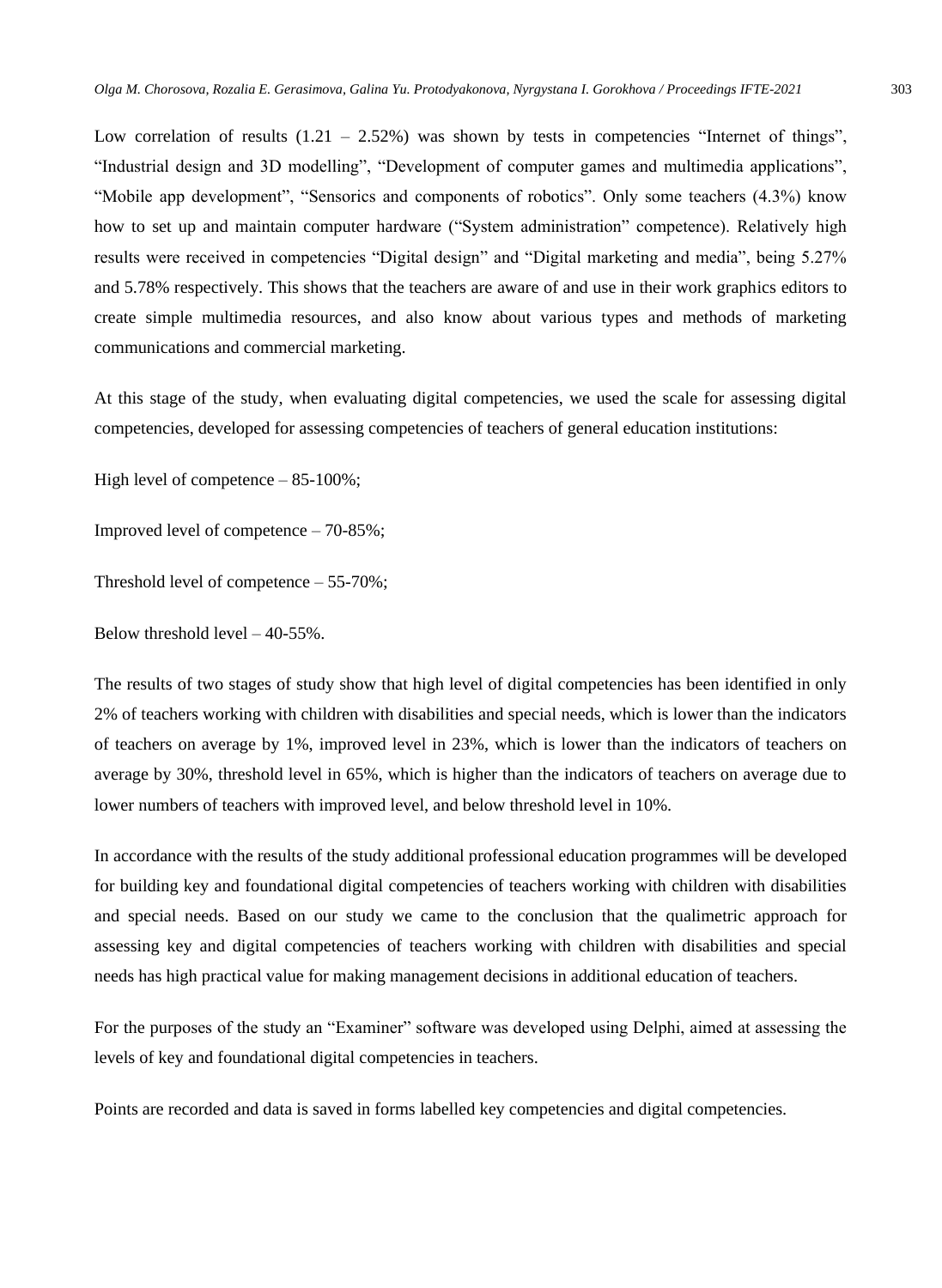The administration section has functions for editing expert and student lists, as well as the list of key and digital competencies. This software product is universal and can be used in educational institutions of any type for assessing the levels of competence mastery.

Due to all of the above, there is a need for improving and developing foundational digital competencies of teachers working with children with disabilities and special needs within the frames of additional professional education programmes.

#### **Discussion**

The significance of this study is due to the need for identifying the levels of and creating conceptually new approaches for developing foundational digital competencies of teachers in conditions of digital transformation of education.

It should be noted that the digital transformation of education has some risks:

- insufficient professional training of general education teachers;
- teachers not being ready to provide qualified assistance to children with disabilities and special needs and their parents in conditions of education digitalization.

Building and developing digital competencies of teachers is becoming an integral part of the educational process in the additional professional education system, the main stages of which are:

- 1. Identifying the levels of mastery of foundational digital competencies of attendees of advanced training or professional retraining courses;
- 2. Structuring of existing knowledge and skills in the field of modern foundational digital technologies and inclusive education with the goal of their continued development during the process of performing professional tasks;
- 3. Building foundational digital competencies of teachers for distant and electronic education of children with disabilities and special needs.

There is also a need to resolve the following issues (challenges):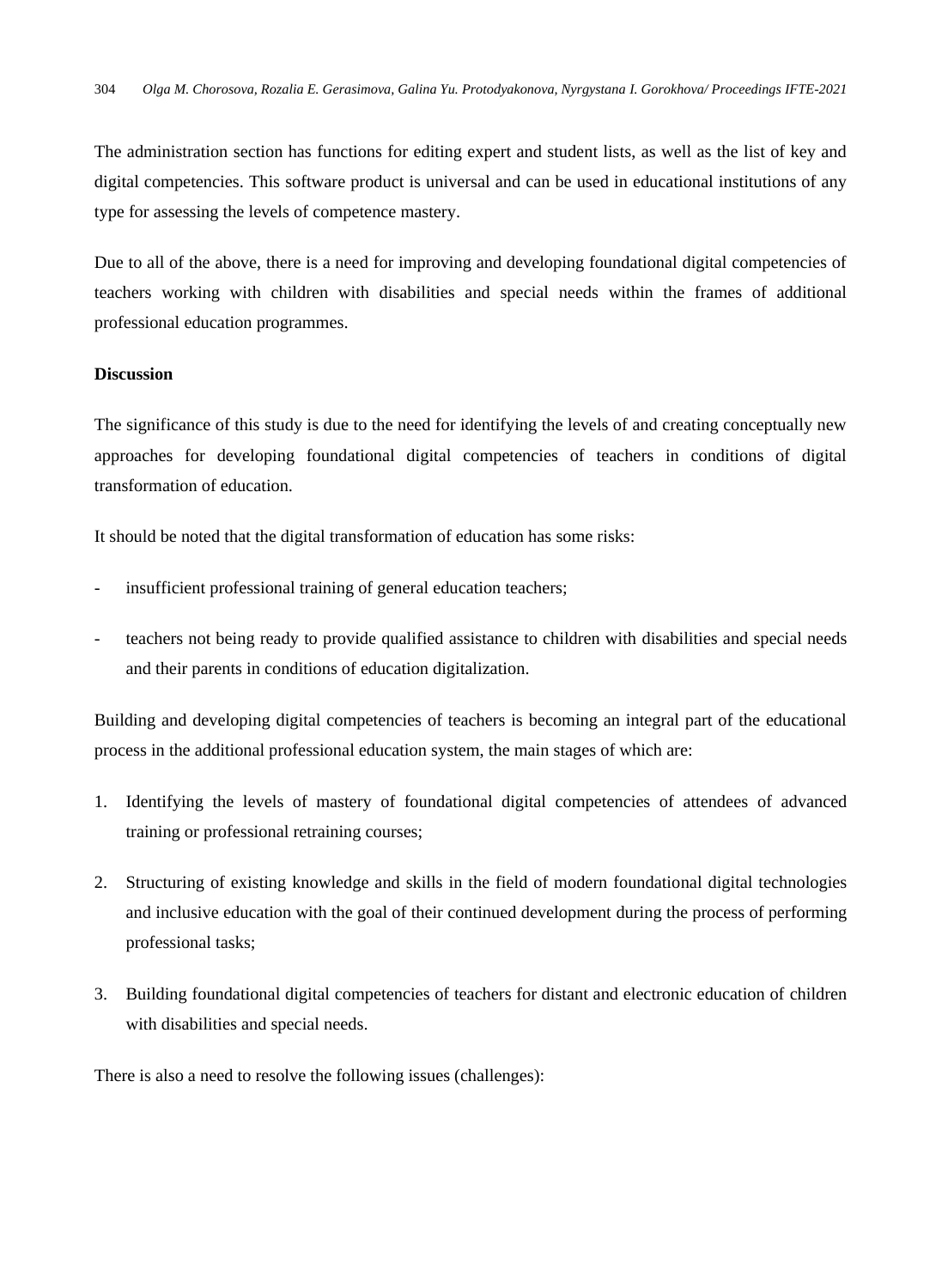- Mass mobile development of foundational digital competencies of teachers working with children with disabilities and special needs when modernizing and implementing additional professional education in quickly changing conditions of digital transformation of the education system;
- Inclusion in each advanced training and professional retraining course programme topics or modules that promote the development of key digital, psychological and pedagogical competencies of teachers for working with children with disabilities and special needs.

### **Conclusion**

The study showed that at the current stage of digital economy development and informational development of society there is no fully cohesive digital informational educational space in the education process that takes into account inclusive education. The assessment of the current state of general education led to the following conclusions that the low speed of internet access due to technical and geographical reasons affects:

- use of foundational digital technologies by teachers in inclusive education;
- mastery of key and foundational digital competencies of general and inclusive education teachers, which become a barrier for the digital transformation of the education system as a whole, affecting the quality of education.

Due to the above it is necessary to modernize the system of additional professional education in the field of advanced training of general and inclusive education teachers in order to build their foundational digital competencies. However, it is necessary to consider that:

- teachers working with children with disabilities and special needs need to show professional and personal readiness for work that requires mastery of a whole range of digital competencies;
- teachers should learn to create required special conditions for students with disabilities and special needs in accordance with nosological groups (for example, alternative forms to auditory and visual educational content for students with sensory impairment; to create digital content in an accessible and understandable manner; to create individual education trajectories; to ensure strict and consistent navigation of presenting didactic materials);
- there needs to be access to information and communication networks and systems adapted for use by students with disabilities and special needs.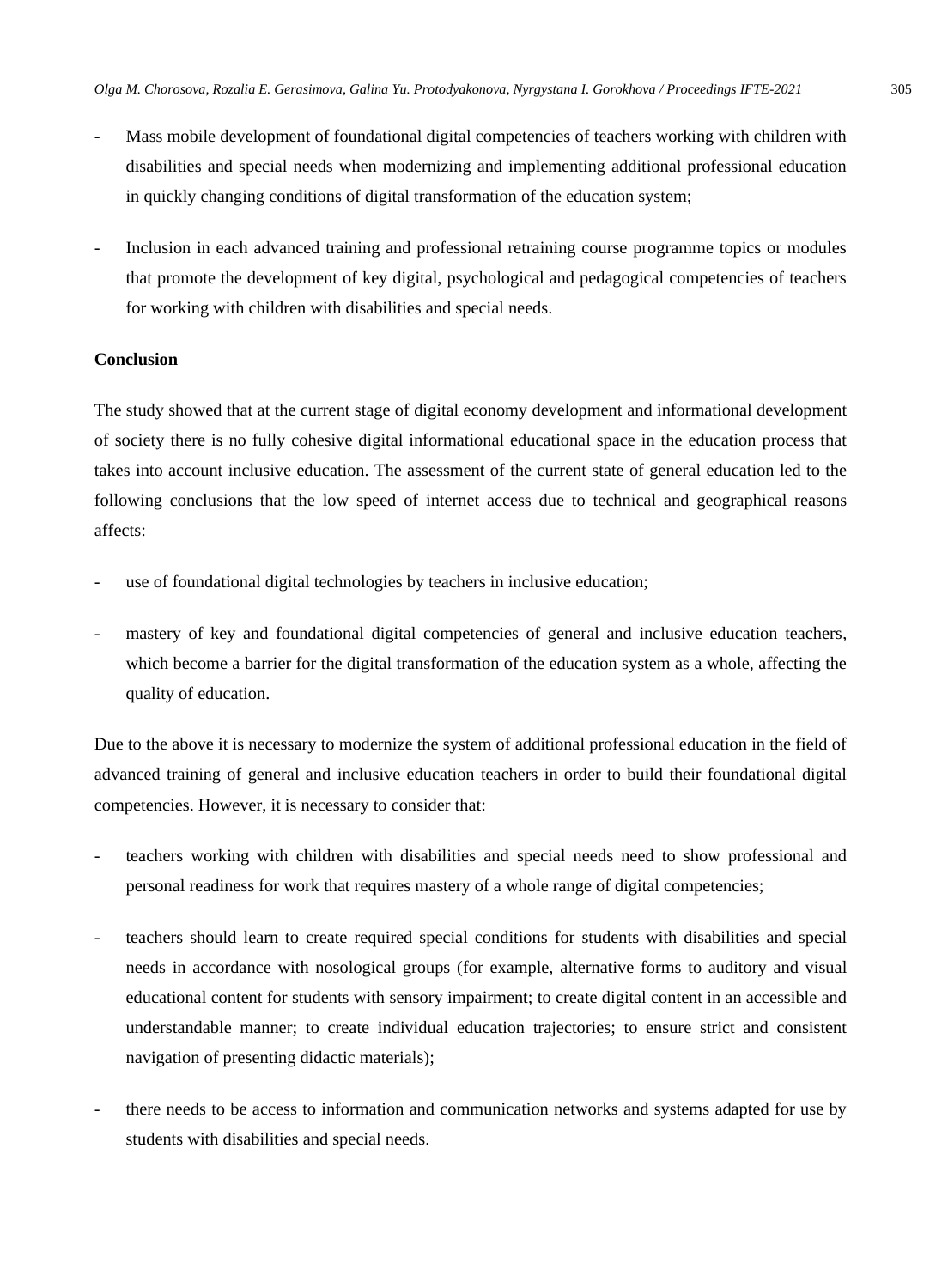Thus, it can be concluded that building deep foundational digital competencies of teachers will promote and motivate students with disabilities and special needs to acquire and develop specific skills and abilities in digital competencies in conditions of digital transformation of economic development in Russia, which will contribute in the future to their further studies and acquisition of a profession, ensuring social adaptation and employment or self-employment not only in the spheres of information and communication technologies, but also high-tech manufacturing, etc.

#### **Acknowledgments**

This research has been conducted with the support of the Russian Foundation for Basic Research within the frames of Project 19-29-14030 "Cognitive models and algorithms for building digital competencies of teachers in conditions of digitalisation of general education".

#### **References**

- Aysina, R. M., Nesterova, A. A., Suslova, T. F., & Khitryuk, V. V. (2020). Teachers' attitudes towards inclusive education of children with ASD: A review of Russian and foreign research. *The Education and science journal, 21*(10), 189-210.
- Alekhina, S.V., & Silantyeva, T.A. (2014). Teacher support in inclusive education. *Modern foreign psychology*, *3*(3), 5-15.
- Bakharev, A. V. (2018). *Development of inclusive practices in the history of modern Russian education* (Doctoral dissertation, Moscow City University, Moscow, Russia). Retrieved from https://rusneb.ru/catalog/000199\_000009\_008699809/
- Cherkasova, S. A. (2012). Psycho-pedagogical readiness of psychology students to work in inclusive educational institutions. *Clinical Psychology and Special Education, 1*(4).
- Chorosova, O.M., Gerasimova, R.E., & Solomonova, G.S. (2017). Methodological approaches to the study of the continuing professional education of the Republic of Sakha (Yakutia). *Pedagogical sciences, 3*(57), 72-75.
- Chorosova, O.M., Protodyakonova, G.Y., Aetdinova, R.R., Gerasimova, R.E., Niyazbekova Sh., & Zakharov N.T. (2020). Qualimetric approach to assessing digital competencies among teachers.